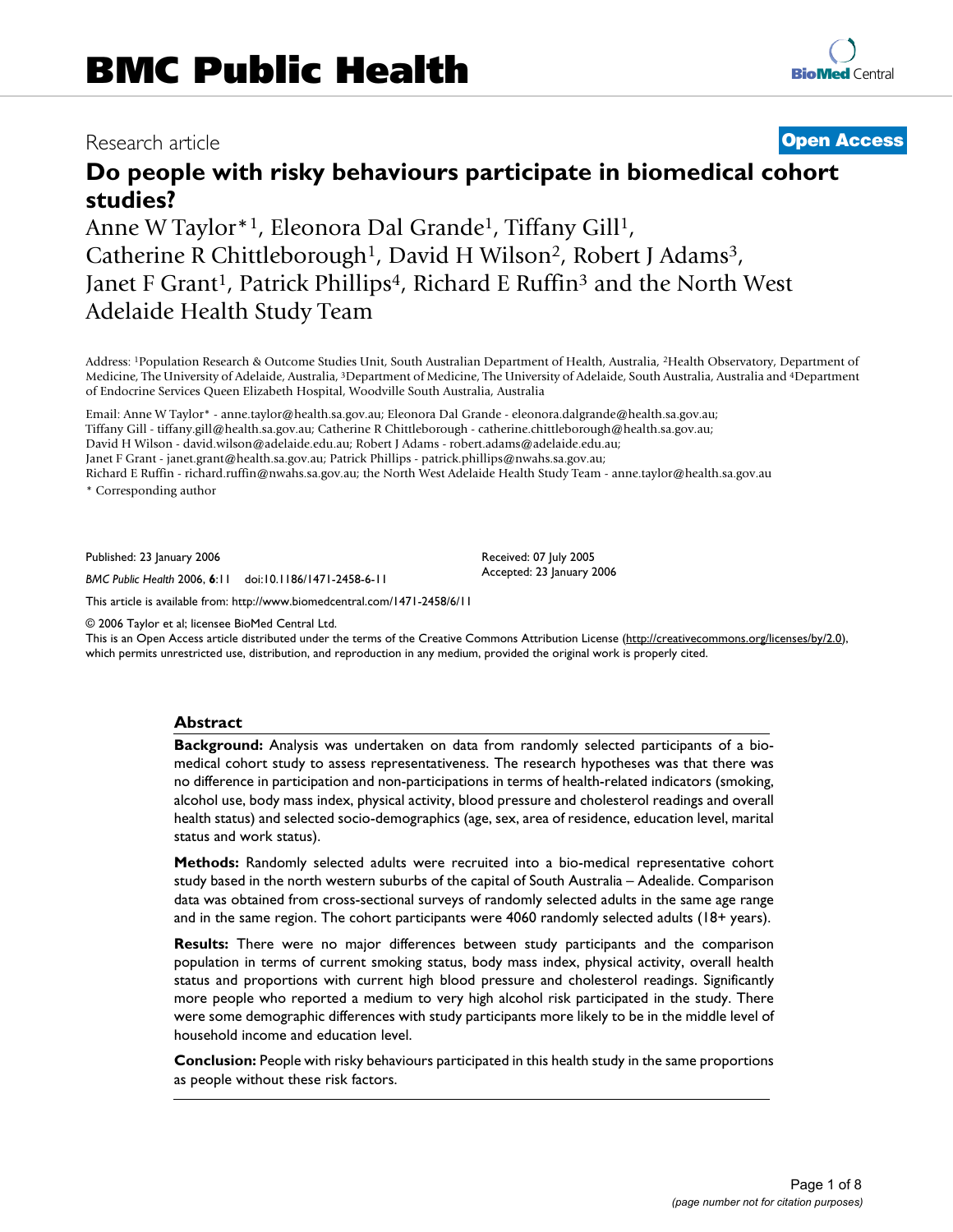# **Background**

Numerous large and important cohort studies have been established overseas [1-6] and in Australia [7-9]. Many of the cohort studies undertaken are based on volunteers or clinical/convenience samples and the follow-up is based on self-report data or record linkages. The establishment of population-based, biomedical, cohort studies using a random sample is less common [1,2,5,9].

Cohort studies are based on the assessment of an individual at several points in time and, by recalling or re-contacting each individual, assessing the process and transition of the individual along the disease and lifecourse continuum [10,11]. As argued by Szklo [12] there are numerous, and obvious, advantages if populationbased cohort studies are representative of their defined population. The translations of the data into population estimates over time enable casual relationships to be explored and the ability to separate out the effects of age and maturation, although the main aims are to undertake intra-group comparisons and follow changes over time [12,13]. Increasing emphasis is being placed upon these longitudinal data to inform policy makers, health promoters and health planners. With the ageing of the population and the resultant cost pressures placed upon health systems, these data are also being used to make informed predictions about the future use of health services, mortality and morbidity patterns. Cohort studies can provide unique data that provides a more detailed understanding of complex health issues, providing life-course analytical and useful evaluation research opportunities.

Biomedical cohort studies are very costly and logistically difficult to administer [12,14]. The benefits and uses of the data are compromised if bias exists. A high initial response rate, a representative initial sample and a low attrition rate are areas where effort needs to be invested to limit selection bias [15-17]. While loss to follow-up is a somewhat expected consequence of the longitudinal nature of all cohort studies, the representativeness of the initial sample, and subsequent ongoing continual assessment of representativeness, are important aspects that warrant investigation [11-13].

This paper investigates the representativeness of an initial cohort to determine if people undertaking risky behaviours were less likely to participate in a major biomedical cohort study and to study the direction and magnitude of any bias found. As argued by Grimes [11], cohort studies should be upfront in identifying and describing the potential effects of any bias and assess similarities and dissimilarities of respondents. This paper aims to identify and describe these biases for a major cohort study established in the western and northern suburbs of Adelaide, the capital of South Australia in which over 4000 randomly selected adults have been recruited. The overall aim of this cohort study is to follow the continuum of selected chronic diseases and associated risk factors.

# **Methods**

The North West Adelaide Health Cohort Study (NWAHCS) recruited between 2000 and 2002 with a total of n = 4060 adults participating. Randomly selected telephone numbers listed in the relevant postcodes (that equated to the boundaries of the suburbs selected to be included in the study) were drawn from the most current Electronic White Pages. A letter of invitation to participate was sent to these households followed within 10 days by a telephone call from trained health study recruiters. A randomly selected adult within the household (those with the next birthday aged 18 years and older) was asked to participate in the study. At each appointment, the participant was given additional detailed information about the study and asked to sign consent forms for participation in the study. The information given highlighted the longitudinal nature of the study, and participants were informed that they may be invited to participate in health-related sub-studies. Prior to the study commencing, approval for the research was obtained from the North West Adelaide Health Service Ethics of Human Research Committee.

Appointments were made for participants in one of the two hospital-based clinics in the region and participants were sent an information folder that included a questionnaire with questions on chronic disease, alcohol consumption, physical activity levels, quality of life and socio-economic details (including highest education level, marital status, work status, country of birth and household income level). Age, sex, smoking status, height, weight, and ever being told they had high blood pressure or high cholesterol were asked in the recruitment telephone interview. At the clinic a range of assessments were made including taking blood (to test fasting plasma glucose, lipids, HbA1c), skin prick tests to common allergens and spirometry lung function tests.

The overall response rate of the completed telephone interview, self-completed questionnaire and clinic biomedical assessment (including blood sample) was 49.6% (69% of those interviewed). This paper assesses data associated with the respondents who completed all aspects of the study. Full details of the methodology have been previously published [18-20].

To examine the representiveness of the NWAHS sample with regard to age, sex, area of residence and socio-economic status, a comparison was made using Australian Bureau of Statistics (ABS) Census figures. Socio-economic status was measured using the Socio Index for Areas, Index of Relative Social Disadvantage (SEIFA IRSD) [21].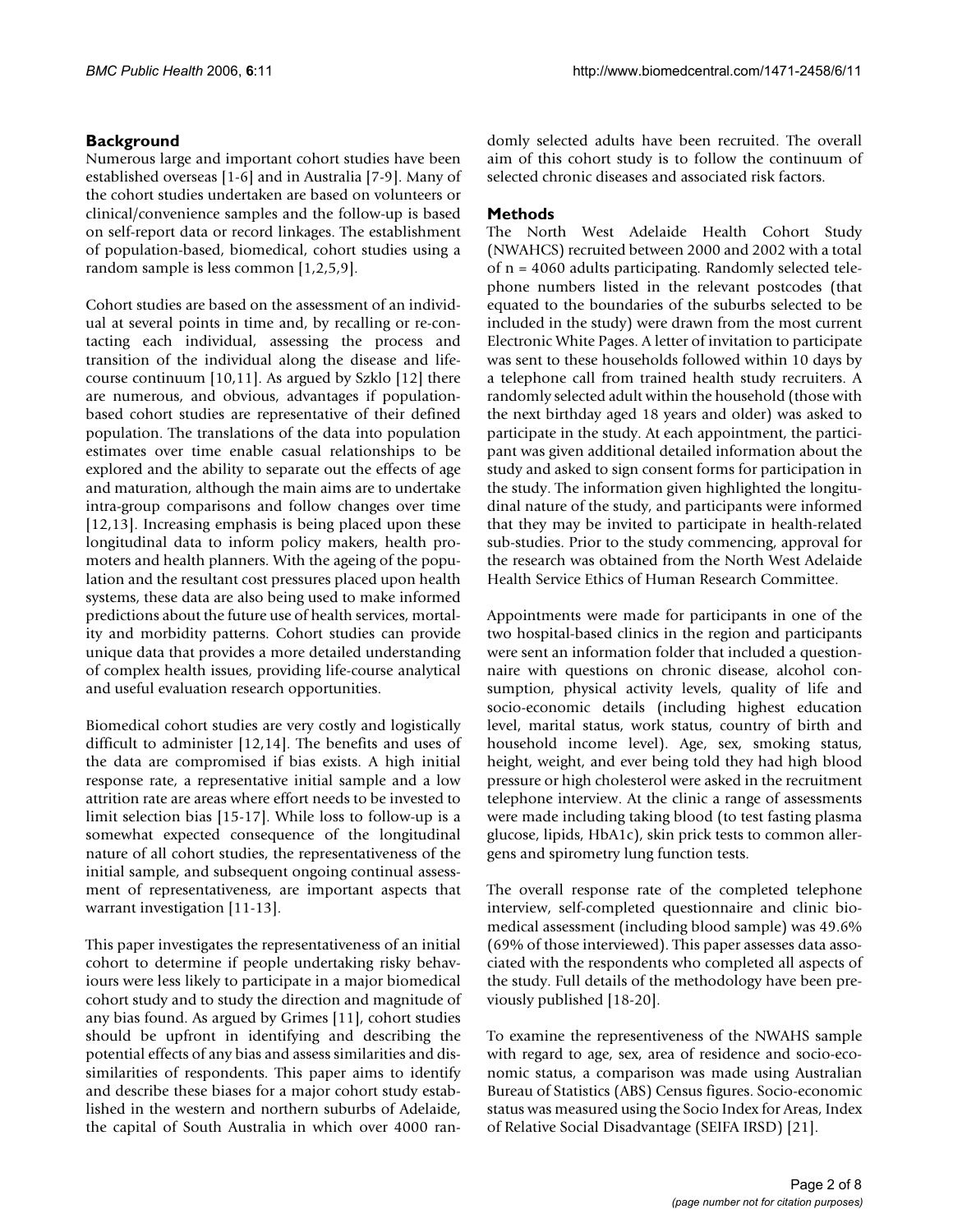|                        | <b>ABS 2001 Census</b> |       |                   |         | <b>NWAHCS</b>    |         |             |       |                  |         |  |  |
|------------------------|------------------------|-------|-------------------|---------|------------------|---------|-------------|-------|------------------|---------|--|--|
|                        |                        |       | <b>Unweighted</b> |         |                  |         | Weighted    |       |                  |         |  |  |
|                        | n                      | %     | n                 | %       | Chi-square value | P value | $\mathbf n$ | %     | Chi-square value | P value |  |  |
| Sex                    |                        |       |                   |         | 1.54             | 0.21    |             |       | 0.23             | 0.64    |  |  |
| Male                   | 159919                 | 48.5  | 1930              | 47.5    |                  |         | 1985        | 48.9  |                  |         |  |  |
| Female                 | 169695                 | 51.5  | 2130              | 52.5    |                  |         | 2075        | 51.I  |                  |         |  |  |
| Age group              |                        |       |                   |         | 373.13           | < 0.001 |             |       | 5.14             | 0.40    |  |  |
| 18 to 29 years         | 70665                  | 21.4  | 467               | $11.5*$ |                  |         | 899         | 21.4  |                  |         |  |  |
| 30 to 39 years         | 66747                  | 20.3  | 676               | $16.7*$ |                  |         | 790         | 20.3  |                  |         |  |  |
| 40 to 49 years         | 61669                  | 18.7  | 876               | $21.6*$ |                  |         | 785         | 18.7  |                  |         |  |  |
| 50 to 59 years         | 49003                  | 14.9  | 795               | $19.6*$ |                  |         | 600         | 14.9  |                  |         |  |  |
| 60 to 69 years         | 35300                  | 10.7  | 622               | $15.3*$ |                  |         | 448         | 10.7  |                  |         |  |  |
| 70 years and over      | 46230                  | 14.0  | 624               | $15.4*$ |                  |         | 538         | 14.0  |                  |         |  |  |
| Area of residence      |                        |       |                   |         | 2.32             | 0.13    |             |       | 1.69             | 0.19    |  |  |
| <b>Western Suburbs</b> | 182706                 | 55.4  | 2299              | 56.6    |                  |         | 2209        | 54.4  |                  |         |  |  |
| Northern Suburbs       | 146908                 | 44.6  | 1761              | 43.4    |                  |         | 1851        | 45.6  |                  |         |  |  |
| Total                  | 329614                 | 100.0 | 4060              | 100.0   |                  |         | 4060        | 100.0 |                  |         |  |  |

#### **Table 1: Age and sex comparison between 2001 Census and NWAHCS**

\* denotes the category was statistically significantly different compared with ABS Census 2001 using adjusted standardized residuals greater than 2.0 and less than -2.0 ( $\chi^2$  test)

To compare the other demographics and social characteristics of the respondents and the population estimates of key health risk factors, a comparison against a populationbased survey, the South Australian Surveillance and Monitoring System (SAMSS), was undertaken. SAMSS is a representative, on-going, population household telephone interview surveillance/survey of the South Australian population based on EWP sampling and has operated each month since July 2002 using a consistent methodology [22]. This involves a random sample of SA households with one person selected at random in each household according to next birthday. Trained health interviewers interview respondents using computer assisted telephone interviewing (CATI) technology and there is no replacement for non-respondents. From July 2002 to June 2004, n = 2904 adults in the NW suburbs of Adelaide were interviewed providing a non-replacement response rate of 68.7%. To compare physical activity rates, data from the South Australian Health Monitor were used. Methodology of this CATI survey, operated three times a year, is similar to SAMSS and has been detailed elsewhere [23]. This is a separate comparable survey with a separate sample.

While the questions asked in NWAHCS and SAMSS were identical for age, sex, country of birth, household income, alcohol consumption, height and weight (to calculate body mass index (BMI)), current high blood pressure, current high cholesterol, physical activity and self-reported

health status there were slight differences in wording of the question for highest education level, marital status, work status variables and smoking status. Questions on height, weight, blood pressure and cholesterol were only asked of the second half of the respondents although measurements in the clinic were undertaken on all participants.

All analyses were limited to data on respondents aged 18 years and over in the same geographical area to correspond to the NWAHCS sample. Data were weighted by age, sex, region and probalility of selection within the household to the 2001 ABS Census data for SA to provide estimates that were representative of the region's population. The comparison for age and sex using the ABS data used both weighted and un-weighted data. Significance was tested using SPSS V12.0 and EpiInfo Version 6 *X*2 tests with a 0.05 level of significance. Adjusted standardized residuals were obtained using the methods of Haberman [24] and were used to test deviations from expected values separately in each cell. Bonferroni corrections were applied for multiple testing.

# **Results**

Initial analysis using un-weighted data showed that significantly less younger people (< 40 years) and more older (40+ years) were recruited into the cohort study when compared to Census data. There were no differences by sex or area of residence (Table 1). Table 2 highlights the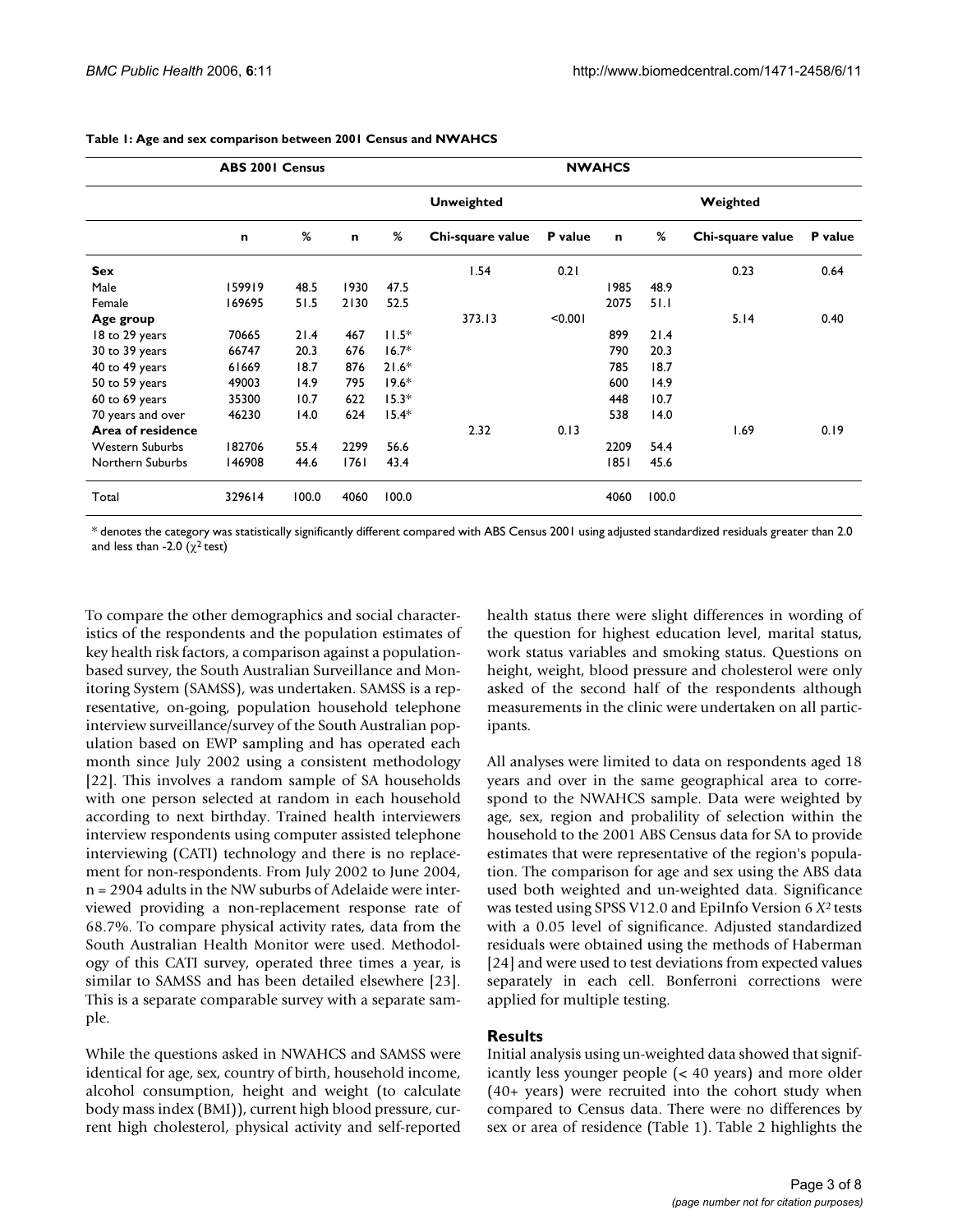|                                                                        | ABS 2001 Census |       | <b>NWAHCS</b> weighted |       | Chi-square value | P value |
|------------------------------------------------------------------------|-----------------|-------|------------------------|-------|------------------|---------|
|                                                                        | n               | %     | n                      | %     |                  |         |
| 2001 SEIFA Index of Relative Socio-economic<br>Disadvantage - quintile |                 |       |                        |       | 23.59            | < 0.001 |
| Lowest quintile                                                        | 124457          | 37.8  | 1504                   | 37.0  |                  |         |
| 2nd quintile                                                           | 65806           | 20.0  | 842                    | 20.7  |                  |         |
| 3rd quintile                                                           | 88351           | 26.8  | 1174                   | 28.9  |                  | $*$     |
| 4th quintile                                                           | 43479           | 13.2  | 445                    | 11.0  |                  | *       |
| Highest quintile                                                       | 7521            | 2.3   | 94                     | 2.3   |                  |         |
| Total                                                                  | 329614          | 100.0 | 4060                   | 100.0 |                  |         |

**Table 2: SEIFA Index of relative socio-economic disadvantage – comparison between 2001 Census and NWAHCS**

Note: Quintiles are based on NW Adelaide population, 18+ years

\* denotes the category was statistically significantly different compared with ABS Census 2001 using adjusted standardized residuals greater than 2.0 and less than -2.0 ( $\chi^2$  test)

differences by SEIFA quintiles with study participants more likely to be in the 3rd quintile and less likely to be in the 4th quintile of relative socio-economic disadvantage.

Table 3 highlights other demographic comparisons. There were statistically significant differences by education level, with NWAHCS participants more likely to have trade, certificate or diploma qualifications and less likely to have just secondary school qualifications or to have undertaken tertiary study than participants in SAMSS. There were no statistically significant differences by marital status or work status. The NWAHCS had a statistically significant higher proportion of people born in the United Kingdom or Ireland and a lower proportion of Australianborn. There were also differences in the household income level groups with the NWAHCS participants more likely to be in the \$40–80,000 bracket and less likely to be in the \$80,000+ bracket.

Table 4 shows the significant differences between the study participants and the comparative population for health risk factors. There was no difference by smoking status, physical activity level, general health status or the proportion with current HBP or current high cholesterol. NWAHCS participants were more likely to be in the intermediate to very high alcohol risk category and less likely to be in the underweight category of BMI.

# **Conclusion**

This cohort study has offered a unique opportunity to study chronic disease and related risk factors and to define the relationship between lifestyle and health and disease in the Australian population. Cohort studies are one of the most important tools for epidemiological investigation but random sampling cohort studies are often marred by biased samples, low response rates and high loss to follow-up [12,17]. Erroneous conclusions can be made if confounding factors are not incorporated in analytical comparisons and models [25]. Bias can be corrected providing confounding was anticipated and confounding factors are appropriately controlled [26,27]. This analysis has highlighted the variables that need consideration in future analyses associated with the NWAHCS.

This analysis has shown that in terms of bias associated with risk factors, the cohort participants are not dramatically unlike the community they represent. Their overall self-reported health status is the same, there is the same proportion of current smokers, their overall BMI status (except for underweight) is similar and the same proportion had current high blood pressure or high cholesterol readings. The only major difference was in terms of alcohol consumption with the cohort participants more likely to consume alcohol at an intermediate to high risk level.

In terms of demographic and social characteristics there were no differences by marital status or work status. The un-weighted comparison showed that less younger people and more older persons were recruited into the study. NWAHCS participants were also more likely to be born in UK or Ireland and less likely to be Australian born. These demographic differences could be explained by the fact that NWAHCS participants knew they were being recruited into a bio-medical cohort study with an outlay of personal time and effort required. The clinical meaning associated with the bias associated with this recruitment means we are missing out on the younger persons (expected to be healthier) and gaining more older persons (expected to be unhealthy) although the weighting of the data would counteract some of this bias. The country of birth differences should not affect clinical results as Australian-born and those born in UK/Ireland have similar heritages and social indicators. All future analyses and assumptions will take into account these differences and the fact that the study participants were more likely to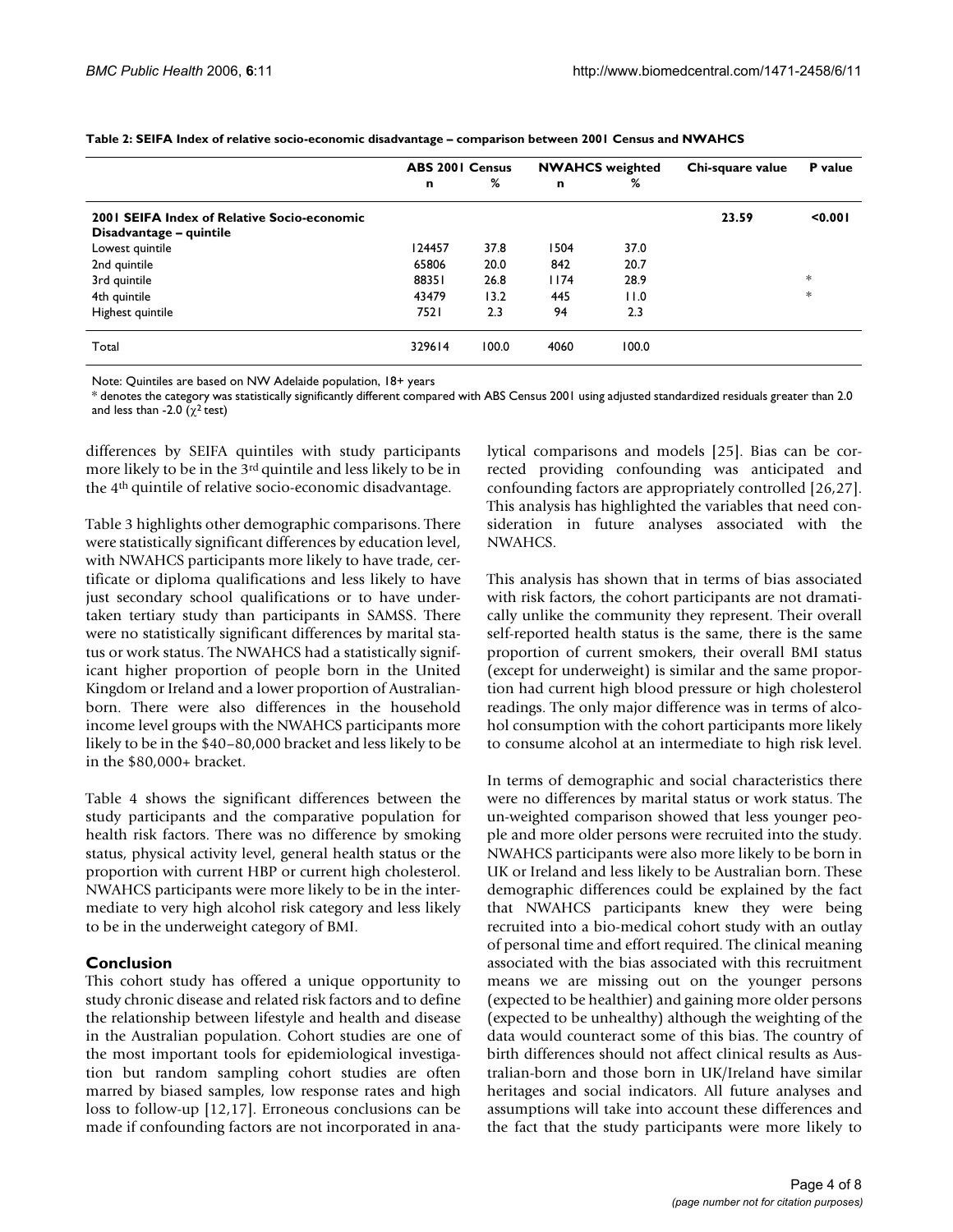#### **Table 3: Demographic comparison between NWAHCS and other comparable survey**

|                                                | <b>NWAHCS</b> |                |      | <b>SAMSS</b><br>(NW Adelaide Study area) | Chi-square value | P value |
|------------------------------------------------|---------------|----------------|------|------------------------------------------|------------------|---------|
|                                                | n             | $\%$           | n    | %                                        |                  |         |
| <b>Highest education level obtained</b>        |               | Self completed |      | Telephone                                | 287.97           | < 0.001 |
| Secondary                                      | 1751          | 45.3           | 1742 | 60.1                                     |                  | $\ast$  |
| Trade / Apprenticeship / Certificate / Diploma | 1641          | 42.4           | 659  | 22.7                                     |                  | $\ast$  |
| Bachelor degree or higher                      | 475           | 12.3           | 500  | 17.2                                     |                  | $\ast$  |
| Total                                          | 3867          | 100.0          | 2901 | 100.0                                    |                  |         |
| <b>Marital status</b>                          |               | Self completed |      | Telephone                                | 1.76             | 0.62    |
| Married or living with partner                 | 2525          | 62.7           | 1830 | 63.I                                     |                  |         |
| Separated/divorced                             | 331           | 8.2            | 242  | 8.3                                      |                  |         |
| Widowed                                        | 232           | 5.8            | 183  | 6.3                                      |                  |         |
| Never married                                  | 940           | 23.3           | 647  | 22.3                                     |                  |         |
| Total                                          | 4028          | 100.0          | 2903 | 100.0                                    |                  |         |
| <b>Work status</b>                             |               | Self completed |      | Telephone                                | 6.72             | 0.08    |
| Employed                                       | 2266          | 56.5           | 1633 | 56.2                                     |                  |         |
| Unemployed                                     | 173           | 4.3            | 128  | 4.4                                      |                  |         |
| Student                                        | 223           | 5.6            | 124  | 4.3                                      |                  |         |
| Home duties, retired, other                    | 1349          | 33.6           | 1019 | 35.1                                     |                  |         |
| Total                                          | 4011          | 100.0          | 2904 | 100.0                                    |                  |         |
| <b>Country of birth</b>                        |               | Self completed |      | Telephone                                | 8.67             | 0.03    |
| Australia                                      | 2865          | 70.6           | 2114 | 72.8                                     |                  | $\ast$  |
| UK or Ireland                                  | 645           | 15.9           | 389  | 13.4                                     |                  | $\ast$  |
| Europe, The USSR & the Baltic States           | 332           | 8.2            | 249  | 8.6                                      |                  |         |
| Asia, Other                                    | 217           | 5.4            | 153  | 5.3                                      |                  |         |
| Total                                          | 4060          | 100.0          | 2904 | 100.0                                    |                  |         |
| Gross annual household income                  |               | Self completed |      | Telephone                                | 16.24            | < 0.001 |
| Up to \$40,000                                 | 1910          | 50.2           | 1239 | 49.4                                     |                  |         |
| $$40,001 - $80,000$                            | 1399          | 36.8           | 858  | 34.2                                     |                  | $\ast$  |
| More than \$80,000                             | 492           | 13.0           | 414  | 16.5                                     |                  | $\ast$  |
| Total                                          | 3802          | 100.0          | 2510 | 100.0                                    |                  |         |

\* denotes the category was statistically significantly different compared with SAMSS using adjusted standardized residuals greater than 2.0 and less than -2.0  $(\chi^2 \text{ test})$ 

have middle levels of education and be more likely to be in the middle levels of income.

The strength of this study lies in its representative nature, the large random sample and the high response rate. Although the response rate associated with the complete study involvement, including obtaining blood and other bio-medical measurements, was 49.6% (69% of people interviewed by telephone), this is high when compared to other recent, comparable Australian studies. The *AusDiab* study recorded a response rate of 28% and a recent pilot for a national Australian biomedical study reported obtaining blood from 23% of their sample [28]. There is a trend towards lower response rates in all types of population surveys as people protect their privacy, are overwhelmed by marketing telephone calls or mail outs. The additional commitments associated with involvement in a cohort study add to respondent burden. To overcome some of the initial bias afforded to the response rate, the data were weighted by age and sex. The weights reflect unequal sample inclusion probability and compensate for differential non-response. Theoretically the weighted analyses should provide reliable population estimates of health phenomena.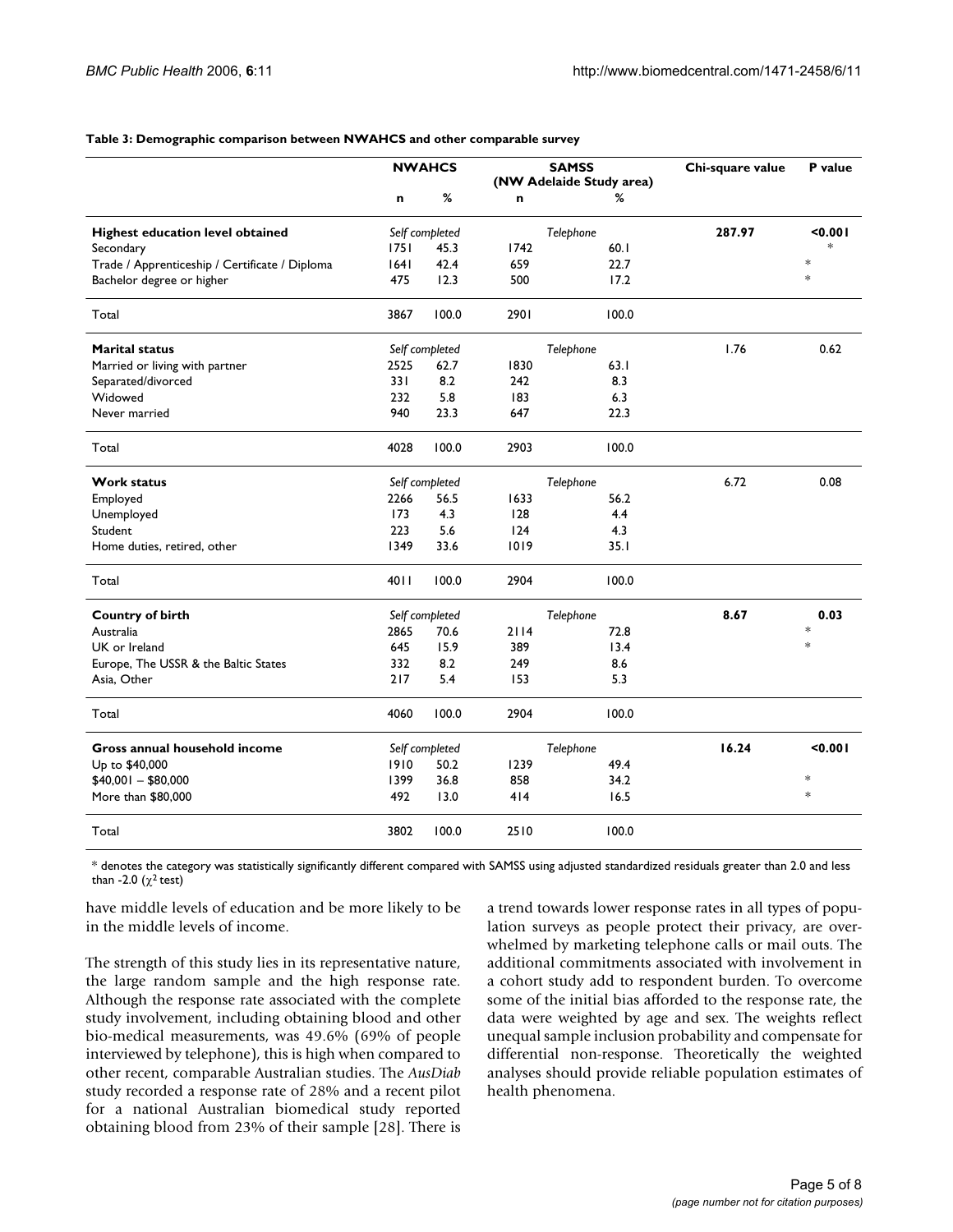#### **Table 4: Risk factor comparison between NWAHCS and other comparable survey**

|                                           |               | <b>NWAHCS</b> |           | <b>SAMSS</b>             |       | P value |
|-------------------------------------------|---------------|---------------|-----------|--------------------------|-------|---------|
|                                           |               |               |           |                          |       |         |
|                                           |               |               |           | (NW Adelaide Study area) |       |         |
|                                           | n             | $\%$          | n         | %                        |       |         |
| <b>Smoking status</b>                     |               | Telephone     |           | Telephone                | 0.07  | 0.79    |
| Non or ex-smokers                         | 3051          | 75.6          | 2202      | 75.9                     |       |         |
| Current smoker                            | 985           | 24.4          | 700       | 24.1                     |       |         |
|                                           |               |               |           |                          |       |         |
| Total                                     | 4036          | 100.0         | 2902      | 100.0                    |       |         |
| Alcohol risk                              |               | Self-complete |           | Telephone                | 15.71 | $0.001$ |
| Non drinkers, no risk                     | 2148          | 53.4          | 1550      | 53.4                     |       |         |
| Low risk                                  | 1630          | 40.5          | 1236      | 42.6                     |       |         |
| Intermediate to very high risk            | 244           | 6.1           | 116       | 4.0                      |       | $\ast$  |
| Total                                     | 4023          | 100.0         | 2902      | 100.0                    |       |         |
| <b>BMI</b>                                |               |               |           |                          |       |         |
| Self-reported                             |               | Telephone     |           | Telephone                | 11.00 | 0.01    |
|                                           | 14            | 1.0           | 65        | 2.4                      |       | $\ast$  |
| Underweight <18.50                        |               |               |           |                          |       |         |
| Normal 18.50-24.99                        | 589           | 43.0          | 1143      | 41.6                     |       |         |
| Overweight 25.00-29.99                    | 505           | 36.8          | 964       | 35.1                     |       |         |
| Obese 30.00+                              | 262           | 9.1           | 573       | 20.9                     |       |         |
| Total                                     | $1371$        | 100.0         | 2746      | 100.0                    |       |         |
| <b>Current high blood pressure</b>        |               |               |           |                          |       |         |
| Self-reported                             |               | Telephone     |           | Telephone                | 1.73  | 0.19    |
| No/Don't know                             | 1284          | 84.2          | 1292      | 85.8                     |       |         |
| <b>Current HBP</b>                        | 242           | 15.8          | 213       | 14.2                     |       |         |
|                                           |               |               |           |                          |       |         |
| Total                                     | 1525          | 100.0         | 1505      | 100.0                    |       |         |
| <b>Current high cholesterol</b>           |               |               |           |                          |       |         |
| Self-reported                             |               | Telephone     |           | Telephone                | 3.11  | 0.08    |
| No/Don't know                             | 1337          | 87.7          | 1350      | 89.7                     |       |         |
| Current                                   | 188           | 12.3          | 155       | 10.3                     |       |         |
|                                           |               |               |           |                          |       |         |
| Total                                     | 1525          | 100.0         | 1505      | 100.0                    |       |         |
| <b>Physical activity</b>                  |               |               |           |                          |       |         |
| Self-reported                             |               | Self-complete |           | Telephone                | 7.19  | 0.06    |
| Sedentary                                 | 1037          | 28. I         | 3         | 25.3                     |       |         |
| Low exercise level                        | 1346          | 36.5          | 214       | 41.3                     |       |         |
| Moderate exercise level                   | 891           | 24.1          | 129       | 24.8                     |       |         |
| High exercise level                       | 417           | 11.3          | 45        | 8.6                      |       |         |
|                                           |               |               |           |                          | 1.70  | 0.19    |
| Sedentary                                 | 1037          | 28.1          | 3         | 25.3                     |       |         |
|                                           |               |               |           |                          |       |         |
| Undertakes low to high levels of exercise | 2655          | 71.9          | 387       | 74.7                     |       |         |
| Total                                     | 3691          | 100.0         | 519       | 100.0                    |       |         |
| Self-reported general health status       | Self-complete |               | Telephone |                          | 0.51  | 0.48    |
| Excellent, very good or good              | 3314          | 82.0          | 2363      | 81.4                     |       |         |
| Fair or poor                              | 725           | 18.0          | 541       | 18.6                     |       |         |
| Total                                     | 4040          | 100.0         | 2904      | 100.0                    |       |         |

\* denotes the category was statistically significantly different compared with SAMSS using adjusted standardized residuals greater than 2.0 and less than -2.0  $(\chi^2 \text{ test})$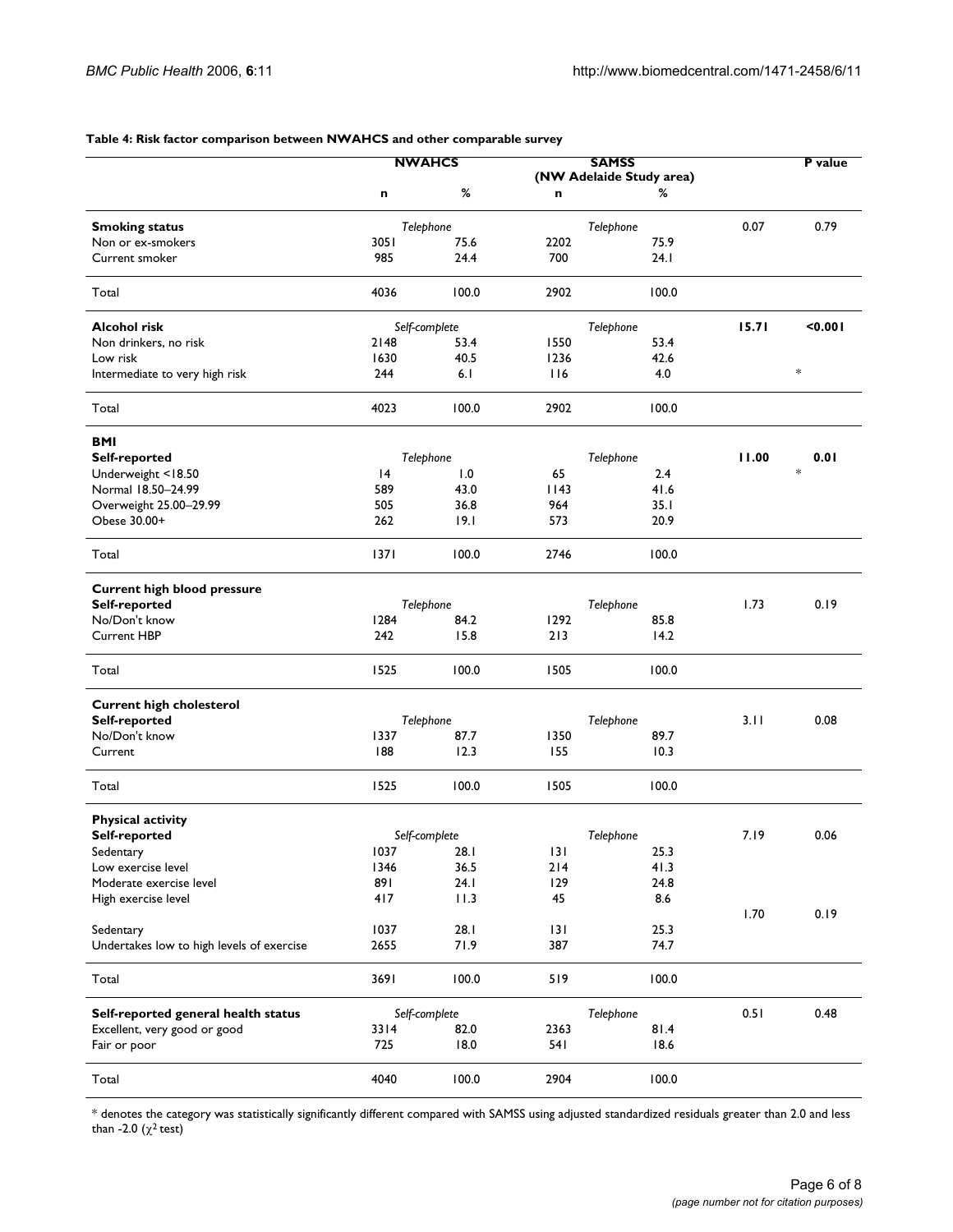To increase the initial response rate the study team implemented a range of well recognized survey techniques. These included consideration of timing of the initial phone contact, timing of phone call and technique (questionnaire length, size), training of recruitment staff, marketing, branding, and a free-call telephone number for inquiries [29]. Early in the recruitment stage, qualitative interviews were conducted with subjects unwilling to participate in the cohort study and the findings incorporated into further recruitment procedures.

Limitations to this analysis include the use of data collected using mixed modes with comparisons based on data collected by telephone and self completion. Bias is known to exist by method of collection, especially in regard to socially desirable responses [30]. An additional weakness of the study was the lack of data on nonresponders. Although some data were collected on people who refused to participate in the biomedical components of the study, a comparison with people unable to be contacted (non-responders to the recruitment telephone call) was not possible due to data limitations on non-responders. The self-report nature of the data collection could also contain an element of bias and therefore be seen as a limitation. The use of biomedical data in addition to the selfreported data in this study (height, weight, and blood pressure and cholesterol measurements) will allow comparisons to be made between reported and measured variables. This analysis is planned.

Many studies have assessed the characteristics of participants and non-participants in population surveys and questionnaire-based cohort studies. Details on, in-depth analysis of, and subsequent publishing of the initial samples for cohort studies that have been initiated in the last decade, in which participants commit to clinic assessments, are few. This study has shown that for this population, people who have risk factors for ill-health were just as likely as others to participate. This is of relevance for researchers interested in establishing a bio-medical cohort study and offers positive encouragement that the huge financial and human resource costs are worthwhile.

# **Competing interests**

The author(s) declare that they have no competing interests.

# **Authors' contributions**

AWT conceived of the study, managed the study and drafted the manuscript

EDG participated in the study design performed statistical analysis and helped to draft the manuscript

TKG participated in the study design and management and helped to draft the manuscript

CRC participated in the study design and management and helped to draft the manuscript

DHW conceived of the study, assisted in the management of the study and helped to review the manuscript

RJA assisted with the overall management of the study and helped to review the manuscript

JFG participated in co-ordination of the study and helped to review the manuscript

PJP conceived of the study and helped to review the manuscript

RER conceived of the study and helped to draft the manuscript

All authors read and approved the final manuscript.

### **Acknowledgements**

We are most grateful to the clinic and recruiting staff for their enormous contribution to the success of the study, and for the generosity of the NWAHS participants in the giving of their time and effort.

The study was initially funded by grants from The University of Adelaide and the South Australian Department of Health.

#### **References**

- 1. Messerli HF, Mittler BS: **Framingham at 50.** *The Lancet* 1998, **352(9133):**1006.
- 2. Marwick C: **[NHANES III Health data relevant for aging](http://www.ncbi.nlm.nih.gov/entrez/query.fcgi?cmd=Retrieve&db=PubMed&dopt=Abstract&list_uids=8990317) [nation.](http://www.ncbi.nlm.nih.gov/entrez/query.fcgi?cmd=Retrieve&db=PubMed&dopt=Abstract&list_uids=8990317)** *JAMA* 1997, **277(2):**100-102.
- 3. Schouten LJ, Goldbohm RA, van den Brandt PA: **[Height, weight,](http://www.ncbi.nlm.nih.gov/entrez/query.fcgi?cmd=Retrieve&db=PubMed&dopt=Abstract&list_uids=12615607) [weight change and ovarian cancer risk in the Netherlands](http://www.ncbi.nlm.nih.gov/entrez/query.fcgi?cmd=Retrieve&db=PubMed&dopt=Abstract&list_uids=12615607) [cohort study on diet and cancer.](http://www.ncbi.nlm.nih.gov/entrez/query.fcgi?cmd=Retrieve&db=PubMed&dopt=Abstract&list_uids=12615607)** *Am J Epidemiol* 2003, **157(5):**424-33.
- 4. Michels KB, Rosner BA, Manson JE, Stampfer MJ, Walker AM, Willett WC, Hennekens CH: **[Prospective study of calcium channel](http://www.ncbi.nlm.nih.gov/entrez/query.fcgi?cmd=Retrieve&db=PubMed&dopt=Abstract&list_uids=9593558) [blocker use, cardiovascular disease and total mortality](http://www.ncbi.nlm.nih.gov/entrez/query.fcgi?cmd=Retrieve&db=PubMed&dopt=Abstract&list_uids=9593558) [among hypertensive women: the Nurses Health Study.](http://www.ncbi.nlm.nih.gov/entrez/query.fcgi?cmd=Retrieve&db=PubMed&dopt=Abstract&list_uids=9593558)** *Circulation* 1998, **97(16):**1540-1548.
- 5. Bergmann MM, Bussaa U, Boeing H: **Follow-up procedures in EPIC – Germany – data quality aspects.** *European Prospective Investigation into Cancer and Nutrition* 1999, **43(4):**225-34.
- 6. Smith K, Joshi H: **[The Millennium Cohort Study.](http://www.ncbi.nlm.nih.gov/entrez/query.fcgi?cmd=Retrieve&db=PubMed&dopt=Abstract&list_uids=12152184)** *Population Trends* 2002, **107:**30-4.
- 7. Giles GG, English DR: **[The Melbourne Collaborative Cohort](http://www.ncbi.nlm.nih.gov/entrez/query.fcgi?cmd=Retrieve&db=PubMed&dopt=Abstract&list_uids=12484128) [Study.](http://www.ncbi.nlm.nih.gov/entrez/query.fcgi?cmd=Retrieve&db=PubMed&dopt=Abstract&list_uids=12484128)** *Volume 156*. IARC Scientific Publications; 2002:69-70.
- 8. Brown WJ, Bryson L, Byles JE, Dobson AJ, Lee C, Mishra G, Schofield M: **Women's Health Australia: recruitment for a national longitudinal cohort study.** *Women and Health* 1998, **28(1):**23-40.
- 9. Knuiman MW, Divitini ML, Olynyk KJ, Cullen DJ, Bartholomew HC: **Serum ferritin and cardiovascular disease: a 17-year followup study in Busselton, Western Australia.** *Am J of Epidemiology* 2003, **158(2):**144-9.
- 10. Eldredge J: **Cohort studies in health sciences librarianship.** *Journal of Medical Library Association* 2002, **90(4):**380-392.
- 11. Grimes DA, Schultz KF: **Cohort studies: marching towards outcomes.** *The Lancet* 2002, **359(9303):**341-345.
- 12. Szklo M: **Population-based cohort studies.** *Epidemiological Reviews* 1998, **20(1):**81-90.